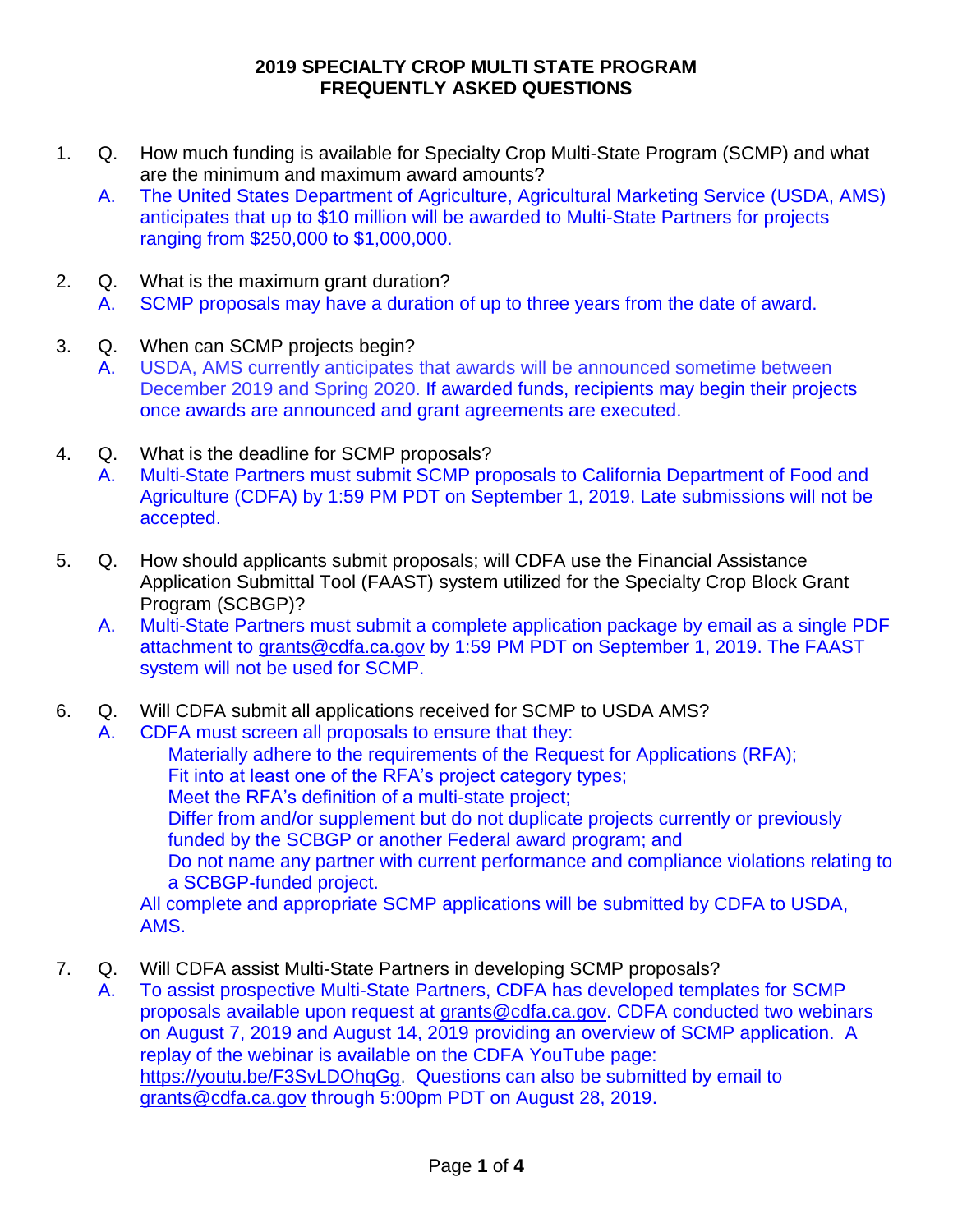- 8. Q. What are "Participating States", "Non-Participating States" and "Multi-State Partners?" A. Participating States are state departments of agriculture that will accept applications for the SCMP, submit proposals received to USDA, AMS and administer grants if funds are awarded. Non-Participating States are state departments of agriculture that have declined to accept SCMP applications. Multi-State Partners are entities or organizations in any state or U.S. territory that will develop SCMP proposals.
- 9. Q. Can organizations outside of a Participating State submit or partner on a SCMP proposal? A. Proposals will be accepted from Multi-State Partners in any state or U.S. Territory. It is not necessary for an organization to reside in a Participating State to submit, or partner on, a proposal.
- 10. Q. Does each Multi-State Partner develop their own application and budget and submit their proposal to their own Participating State?
	- A. Multi-State Partners should develop a single application and submit their application to a single Participating State. Multi-State Partners may develop a budget for each partner; however, if selected for funding one Multi-State Partner will act as the primary applicant and the other Multi-State Partners will be incorporated into the budget as contractors.
- 11. Q. Does CDFA have program priorities for SCMP?
	- A. Priorities for SCMP are developed at the national level. The project types appropriate for SCMP are described on USDA, AMS's [Request for Applications,](https://www.ams.usda.gov/sites/default/files/media/2019_SCMP_Final.pdf) beginning on page six. State departments of agriculture cannot establish additional priorities beyond the project types established by USDA, AMS and CDFA does not have any preference or priority with respect to those project types.
- 12. Q. Can SCMP proposals benefit a specialty crop that is grown in only one state? A. SCMP proposals are expected to benefit more than one geographic area. It may not be possible to accomplish this goal with a project focused on a specialty crop grown primarily or exclusively in one state. However, such a project may be appropriate for the [Specialty](http://www.cdfa.ca.gov/Specialty_Crop_Competitiveness_Grants/)  [Crop Block Grant Program](http://www.cdfa.ca.gov/Specialty_Crop_Competitiveness_Grants/) (SCBGP).
- 13. Q. Can Multi-State Partners submit a proposal to any Participating State?
	- A. Multi-State Partners in a Participating State must submit their proposal to the state in which they reside. Multi-State Partners in Non-Participating States may opt to submit their applications to a participating state, or to USDA directly through grants.gov.
- 14. Q. What is the maximum indirect cost rate for SCMP?
	- A. Total indirect costs (including indirect for project partners and contractors) are limited by federal statute to 8% of the total federal award. Applicants that might ordinarily be eligible to receive a higher indirect rate from other state or federal programs are responsible for ensuring that their organization/institution will allow an exception for this program **before**  submitting an application.
- 15. Q. Can Multi-State Partners outside the state of California be the lead Principal Investigator (PI) of a project?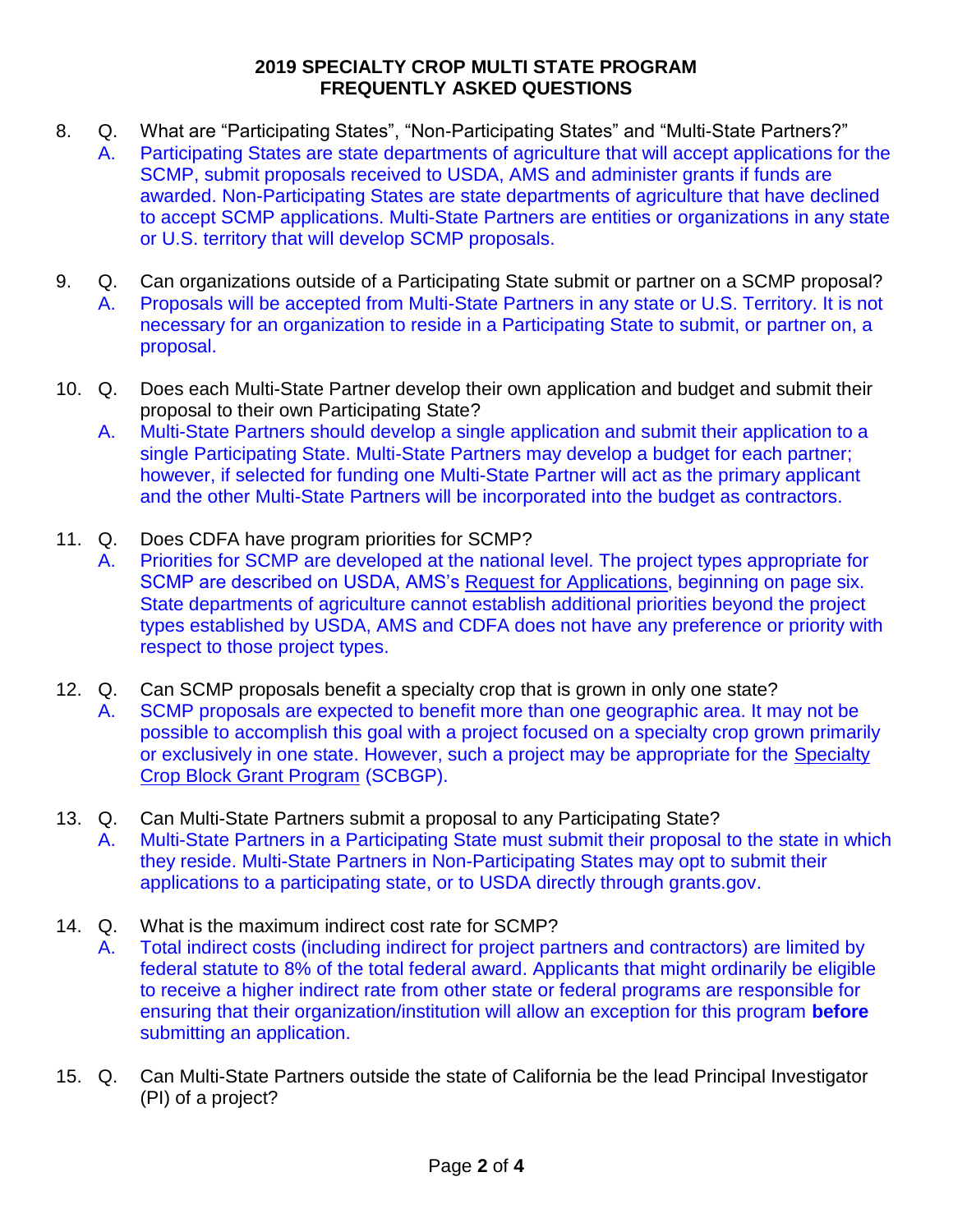- A. It is not necessary that the Multi-State Partner within California act as the lead PI on a project. It is up to the Multi-State Partners to determine the best person or organization to lead the project.
- 16. Q. Does CDFA's email system have a file size limitation?
	- A. CDFA's email system cannot accept email attachments greater than 10 MB (approximately 5,000 pages of text only).
- 17. Q. Can a Multi-State Partner submit more than one application?
	- A. There is no prohibition against submitting multiple applications. However, each application should be for a unique project. Additionally, Multi-State Partners cannot submit the same application to multiple Participating States.
- 18. Q. Are matching funds a requirement of the SCMP? A. Matching funds are not a requirement of the SCMP; however, matching funds may be useful in demonstrating industry support for a proposal, or to offset any potentially unallowable costs in a project.
- 19. Q. Are individuals eligible to apply to the SCMP? A. Individuals are not eligible to apply to the SCMP. Projects must benefit the specialty crop industry in more than one state and cannot benefit a single individual or entity.
- 20. Q. Where can applicants view prior SCMP awarded grants?
	- A. Project descriptions of previously awarded SCMP grants can be found on the USDA, AMS SCMP website:<https://www.ams.usda.gov/services/grants/scmp/awarded-grants>
- 21. Q. Where can applicants view information on allowable costs and activities for the SCMP? A. Information on allowable costs and activities for the SCMP can be found on the USDA, AMS Grants Division General Terms and conditions: <https://www.ams.usda.gov/sites/default/files/media/FY2019GDTermsandConditions.pdf>.
- 22. Q. Can a proposal address multiple priorities/project types as outlined in the USDA, AMS RFA?
	- A. Applications must address at least one project type but may address more than one.
- 23. Q. Does the SCMP application have a page limit?
	- A. The SCMP Project Narrative must be typed, single-spaced, in an 11-point font, not to exceed 15 8.5 x 11 pages. The Fiscal Plan and Resources (budget), Letters of Commitment, Form AD-3030 and Form AD 3031 (if applicable),and Negotiated Indirect Cost Rate Agreement (if applicable) do not count toward the 15-page limit. Personnel Qualifications do not count toward the 15-page limit; however, resumes or curriculum vitae provided cannot exceed two pages per person.
- 24. Q. Are there any additional requirements for applications submitted to CDFA for the SCMP? A. Applications submitted to CDFA are subject to the prohibition on state-funded and statesponsored travel to states with discriminatory laws. Additional information, including a current list of affected states can be found on the State of California, Office of Attorney General's website: [https://oag.ca.gov/ab1887.](https://oag.ca.gov/ab1887) Additionally, if selected for funding, Multi-